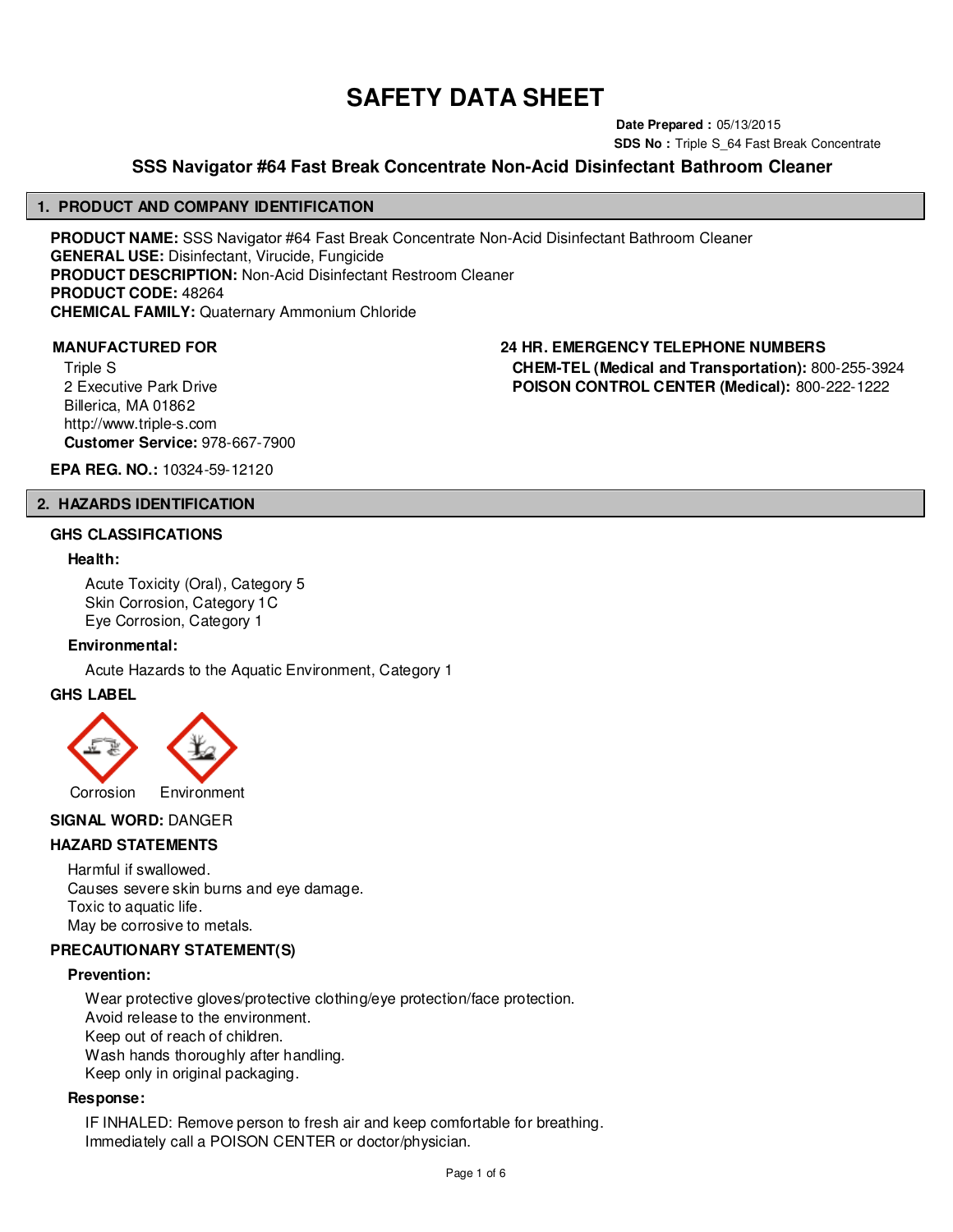IF SWALLOWED: Rinse mouth. Do NOT induce vomiting.

IF IN EYES: Rinse cautiously with water for several minutes. Remove contact lenses, if present and easy to do. Continue rinsing.

Immediately call a POISON CENTER or doctor/physician.

IF ON SKIN (or hair): Take off immediately all contaminated clothing. Rinse skin with water [or shower]. Wash contaminated clothing before reuse.

Collect spillage.

# **Storage:**

Store locked up.

# **Disposal:**

Dispose of contents/container according to all local, state and Federal regulations.

#### **EMERGENCY OVERVIEW**

**PHYSICAL APPEARANCE:** Blue liquid

**IMMEDIATE CONCERNS:** Causes irreversible eye damage and skin burns.

# **POTENTIAL HEALTH EFFECTS**

**EYES:** Corrosive, contact causes severe eye burns.

**SKIN:** Contact causes severe skin irritation and possible burns.

**SKIN ABSORPTION:** Harmful if absorbed through skin.

**INGESTION:** Harmful if swallowed.

# **REPRODUCTIVE TOXICITY**

**TERATOGENIC EFFECTS:** None known.

**CARCINOGENICITY:** None known.

**MUTAGENICITY:** None known.

**ROUTES OF ENTRY:** Eye, skin, ingestion.

**WARNING CAUTION LABELS:** Irritant

**PHYSICAL HAZARDS:** None Expected.

# **3. COMPOSITION / INFORMATION ON INGREDIENTS**

| <b>Chemical Name</b>                                      | $Wt.\%$ | <b>CAS</b>    |
|-----------------------------------------------------------|---------|---------------|
| n-Alkyl dimethyl benzyl ammonium chloride (C12-C18)       | 2.25    | 68391-01-5    |
| N-alkyl Dimethyl Ethyl Benzyl Ammonium Chloride (C12-C14) | 2.25    | 68956-79-6    |
| Nonylphenol Ethoxylate                                    | $0 - 5$ | 9016-45-9     |
| Tetrasodium ethylenediamine tetraacetate                  | $0 - 5$ | $64 - 02 - 8$ |
| Sodium Carbonate                                          | $0 - 5$ | 497-19-8      |
| Dye                                                       | < 0.1   | N/A           |
| Fragrance                                                 | < 1     | N/A           |
| Water                                                     | 90      | 7732-18-5     |

# **4. FIRST AID MEASURES**

**EYES:** Immediately flush eyes with water for at least 15 minutes, while holding eyelids open. Remove contact lenses, if present, after the first 5 minutes, then continue rinsing eye. Seek medical attention immediately.

**SKIN:** Remove contaminated clothing. Immediately flush with water followed by washing with mild soap. Seek medical attention.

**INGESTION:** Get immediate medical attention. Do not induce vomiting unless instructed to do so by poison center or physician.

**INHALATION:** Remove victim to fresh air and monitor. Seek medical advise if irritation persists.

# **SIGNS AND SYMPTOMS OF OVEREXPOSURE**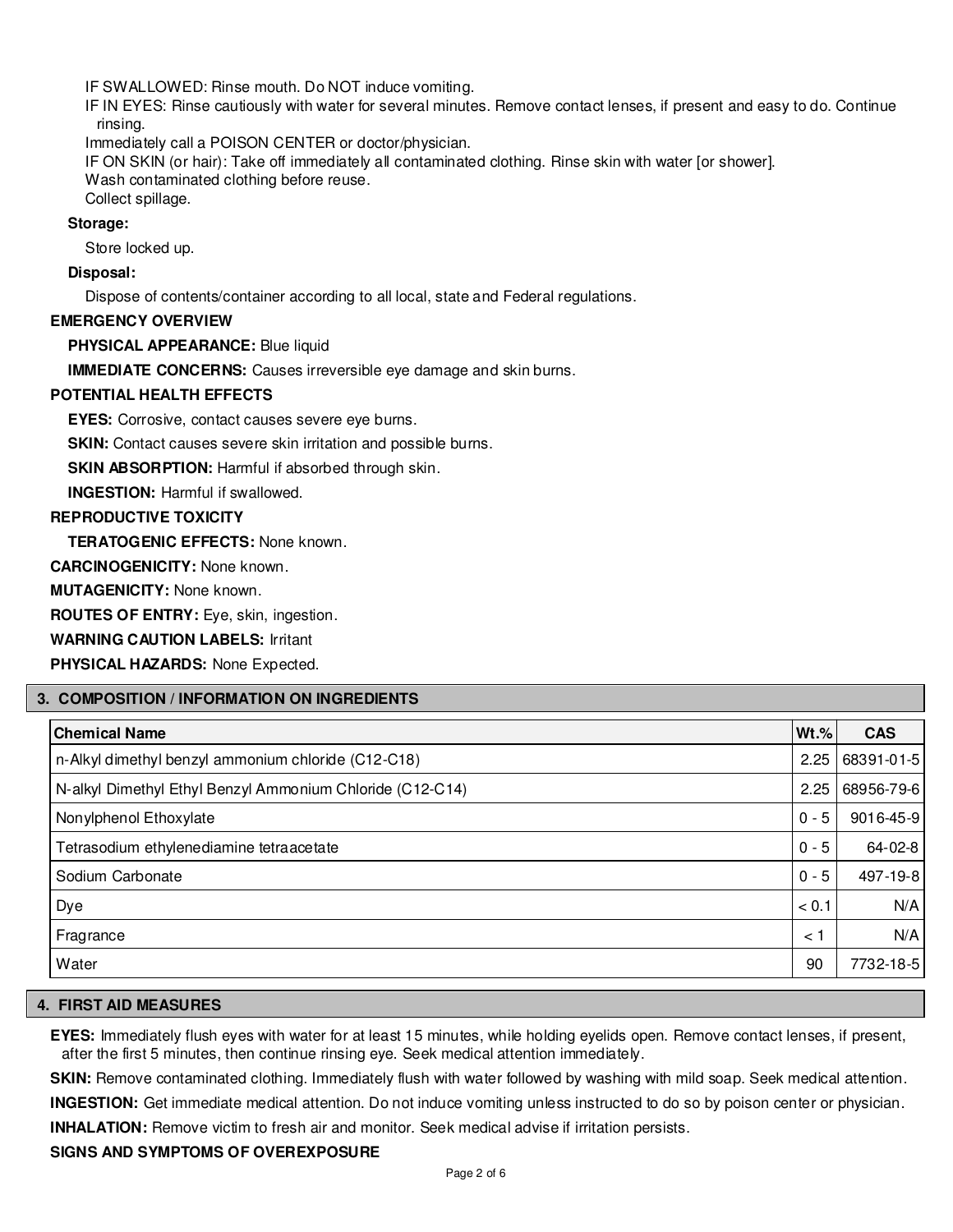**EYES:** Severe burning sensation, damage marked by burns.

**SKIN:** Burning sensation, redness.

**INGESTION:** Irritation of mouth, throat, along with stomach upset, vomiting.

**INHALATION:** Irritation of nose, throat and lungs with coughing, sneezing, possible difficulty breathing.

**ACUTE TOXICITY:** Corrosive to eyes. Causes moderate to severe skin irritation. Harmful if swallowed.

**NOTES TO PHYSICIAN:** Probable mucosal damage may contraindicate the use of gastric lavage.

#### **5. FIRE FIGHTING MEASURES**

**FLAMMABLE CLASS:** None

**EXTINGUISHING MEDIA:** Not required.

**EXPLOSION HAZARDS:** None

HAZARDOUS DECOMPOSITION PRODUCTS: Decomposition products may include: Carbon dioxide, Carbon monoxide, nitrogen oxides.

# **6. ACCIDENTAL RELEASE MEASURES**

**SMALL SPILL:** Avoid runoff into storm sewers and ditches which lead to waterways.

**LARGE SPILL:** Avoid walking in material. Prevent product from entering into stream, soil, storm sewer or other bodies of water.

# **ENVIRONMENTAL PRECAUTIONS**

**WATER SPILL:** Avoid discharges into open waterways.

**LAND SPILL:** Avoid discharge to soil.

**AIR SPILL:** NA = Not Applicable

**GENERAL PROCEDURES:** Isolate spill or leak area immediately. Keep unauthorized personnel away. Do not touch or walk through spilled material. Prevent entry into waterways, sewers, or confined areas. Absorb with dry earth, sand or other noncombustible material and transfer to containers.

**RELEASE NOTES:** Product is toxic to fish and aquatic invertebrates.

**SPECIAL PROTECTIVE EQUIPMENT:** Eye protection, rubber gloves, rubber boots to protect feet.

# **7. HANDLING AND STORAGE**

**GENERAL PROCEDURES:** Do not contaminate water, food, or feed by storage or disposal.

**HANDLING:** Avoid contact with skin and eyes. Wash hands before eating, drinking, smoking or using toilet facilities.

**STORAGE:** Store only in original container. Do not reuse empty container. If a leaky container must be contained within another, mark the outer container to identify the contents. Store pesticides away from food, pet food, feed, and water sources.Keep this product under locked storage sufficient to make it inaccessible to children or persons unfamiliar with its proper use.

**STORAGE TEMPERATURE:** Store at ambient temperatures.

**STORAGE PRESSURE:** Store at ambient atmospheric pressure.

# **8. EXPOSURE CONTROLS / PERSONAL PROTECTION**

# **PERSONAL PROTECTIVE EQUIPMENT**

**EYES AND FACE:** Chemical splash goggles.

**SKIN:** Rubber or other chemical resistant gloves.

**RESPIRATORY:** A respirator is not needed under normal and intended conditions of product use.

**WORK HYGIENIC PRACTICES:** Wash with soap and water after handling. Do not eat, drink or smoke while using product.

#### **9. PHYSICAL AND CHEMICAL PROPERTIES**

**PHYSICAL STATE:** Liquid **ODOR:** Clean & Fresh **ODOR THRESHOLD:** Not Established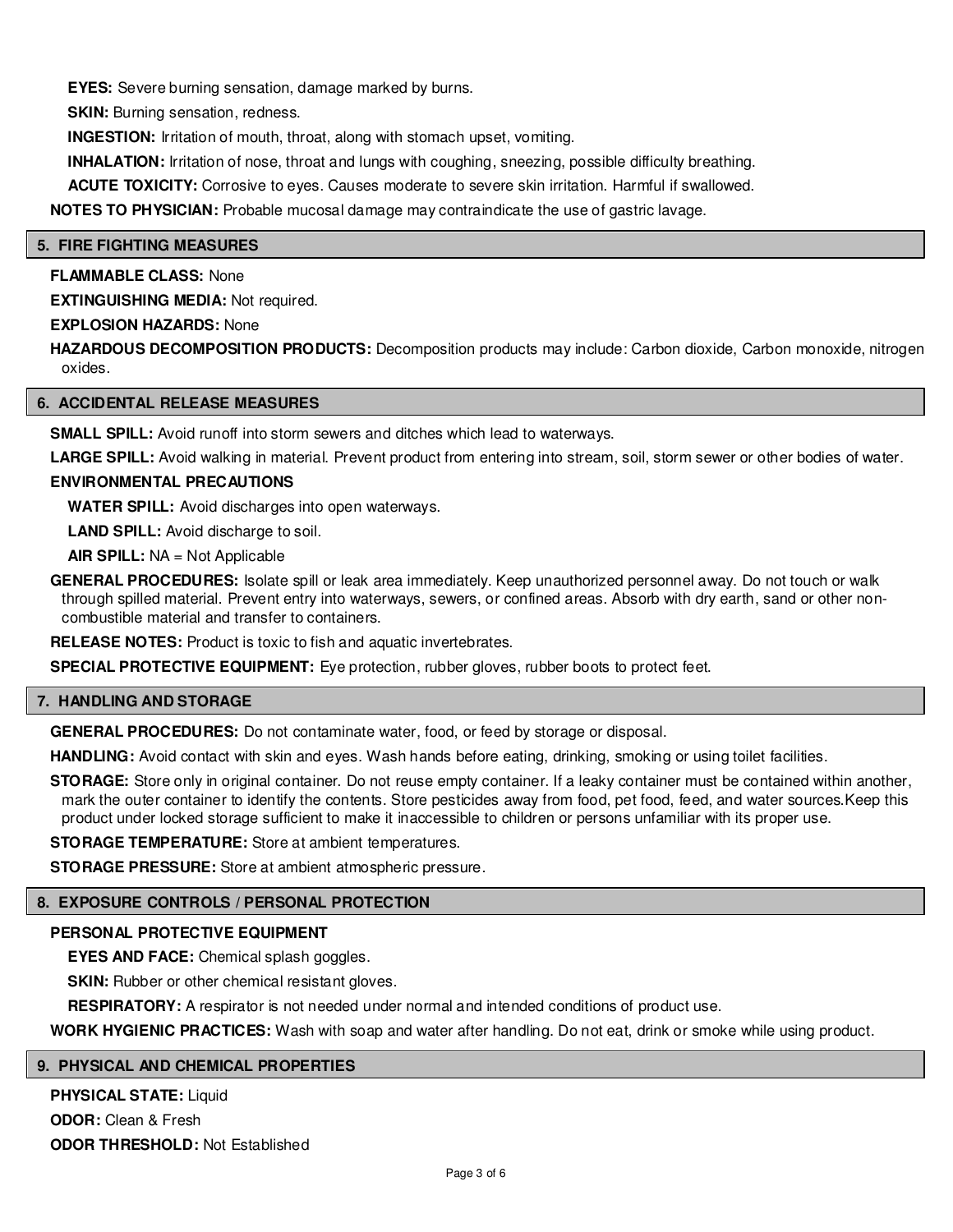**COLOR:** Blue **pH:** 10.0 to 12.0 **PERCENT VOLATILE:** >90 **FLASH POINT AND METHOD:** None **FLAMMABLE LIMITS:** N/A **AUTOIGNITION TEMPERATURE:** NA = Not Applicable **VAPOR PRESSURE:** 20 mm Hg at (68°F) **VAPOR DENSITY:** ~ 1 Air = 1 **BOILING POINT: 212° F; 100° C FREEZING POINT: 32° F; 0° C THERMAL DECOMPOSITION:** Not Available **SOLUBILITY IN WATER:** Complete **EVAPORATION RATE:** (Water =1) 1.0 **DENSITY:** 8.67 at 20°C (68°F) **SPECIFIC GRAVITY:** 1.039 grams/ml. at 20°C (68°F) **VISCOSITY:** Water thin. **(VOC):** None

# **10. STABILITY AND REACTIVITY**

**REACTIVITY:** Stable **HAZARDOUS POLYMERIZATION: Will not occur. CONDITIONS TO AVOID:** Not Established **HAZARDOUS DECOMPOSITION PRODUCTS:** None Expected. **INCOMPATIBLE MATERIALS:** Strong oxidizers

# **11. TOXICOLOGICAL INFORMATION**

# **ACUTE**

| <b>Chemical Name</b>                                      | ORAL LD <sub>50</sub><br>(rat) | <b>DERMAL LD<sub>50</sub></b><br>(rabbit) | <b>INHALATION</b><br>$LC_{50}$ (rat) |
|-----------------------------------------------------------|--------------------------------|-------------------------------------------|--------------------------------------|
| n-Alkyl dimethyl benzyl ammonium chloride (C12-C18)       | > 1890 mg/kg<br>(rat)          | $>$ 2000 mg/kg<br>(rabbit)                |                                      |
| N-alkyl Dimethyl Ethyl Benzyl Ammonium Chloride (C12-C14) | $>$ 500 mg/kg (rat)            | $>$ 2000 mg/kg<br>(rabbit)                |                                      |
| Nonylphenol Ethoxylate                                    | 16000 mg/kg<br>(rat)           | 4490 mg/kg<br>(rabbit)                    |                                      |
| Tetrasodium ethylenediamine tetraacetate                  | 3030 mg/kg<br>(rat)            | $> 5000$ mg/kg<br>(rabbit)                |                                      |
| Sodium Carbonate                                          | ~4090 mg/kg<br>(rat)           | N/A                                       | ~5750 mg/l                           |

**DERMAL LD50:** > 2000 mg/kg male and female rabbits.

**ORAL LD50:** > 1890 mg/kg Male and Female rats.

**EYE EFFECTS:** Corrosive to eyes. Permanent damage may occur.

**SKIN EFFECTS: Corrosive to skin.** 

# **CARCINOGENICITY**

**IARC:** No products were found.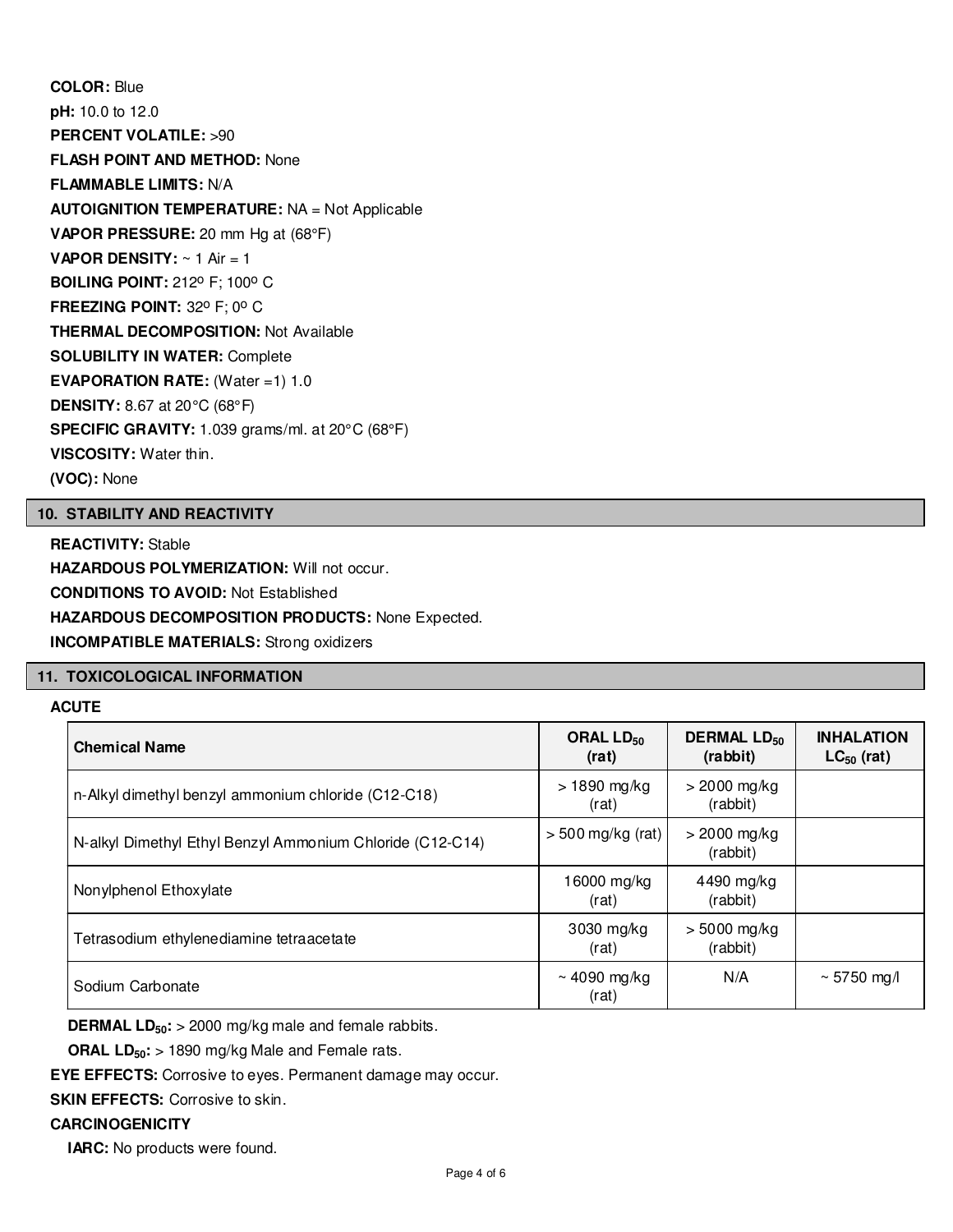# **CORROSIVITY:** Corrosive

**GENETIC EFFECTS:** No known significant effects or critical hazards.

**REPRODUCTIVE EFFECTS:** No known significant effects or critical hazards.

**TARGET ORGANS:** No known significant effects or critical hazards.

**MUTAGENICITY:** No known significant effects or critical hazards.

#### **12. ECOLOGICAL INFORMATION**

**ENVIRONMENTAL DATA:** Not Established

**ECOTOXICOLOGICAL INFORMATION:** This product is toxic to fish and aquatic invertebrates.

**AQUATIC TOXICITY (ACUTE):** Not Established

**CHEMICAL FATE INFORMATION:** This product is biodegradable.

#### **13. DISPOSAL CONSIDERATIONS**

**DISPOSAL METHOD:** Attempt to use product completely in accordance with intended use. Pesticide wastes are acutely hazardous. Improper disposal of excess pesticide, spray mixture or rinsate is a violation of federal law. If these wastes cannot be disposed of by use according to label instructions, contact your State Pesticide or Environmental Control Agency, or the Hazardous Waste Representative at your local office, or the nearest EPA regional office for guidance.

**FOR LARGE SPILLS:** Consult with local and state authorities for large volume disposal.

**EMPTY CONTAINER:** Triple rinse container promptly after emptying. Fill container 1/4 full with water and recap. Shake for 10 seconds. Drain and repeat. Offer for recycling if available or puncture and dispose in a sanitary landfill, or by other procedures approved by state and local authorities.

# **14. TRANSPORT INFORMATION**

#### **DOT (DEPARTMENT OF TRANSPORTATION)**

**PROPER SHIPPING NAME:** Not regulated.

**PLACARDS:** None

**LABEL:** None

**U.S. CUSTOMS HARMONIZATION NUMBER:** 3808.94.0000

# **AIR (ICAO/IATA)**

**SHIPPING NAME:** Not regulated.

### **VESSEL (IMO/IMDG)**

**SHIPPING NAME:** Not regulated.

#### **15. REGULATORY INFORMATION**

#### **UNITED STATES**

**DOT LABEL SYMBOL AND HAZARD CLASSIFICATION**

#### **SARA TITLE III (SUPERFUND AMENDMENTS AND REAUTHORIZATION ACT)**

**311/312 HAZARD CATEGORIES:** Health - Acute

**FIRE:** No **PRESSURE GENERATING:** No **REACTIVITY:** No **ACUTE:** Yes **CHRONIC:** No

**313 REPORTABLE INGREDIENTS:** No listed substance

# **302/304 EMERGENCY PLANNING**

**EMERGENCY PLAN:** No listed substance

#### **TSCA (TOXIC SUBSTANCE CONTROL ACT)**

**TSCA REGULATORY:** All ingredients are listed on the TSCA Chemical Inventory.